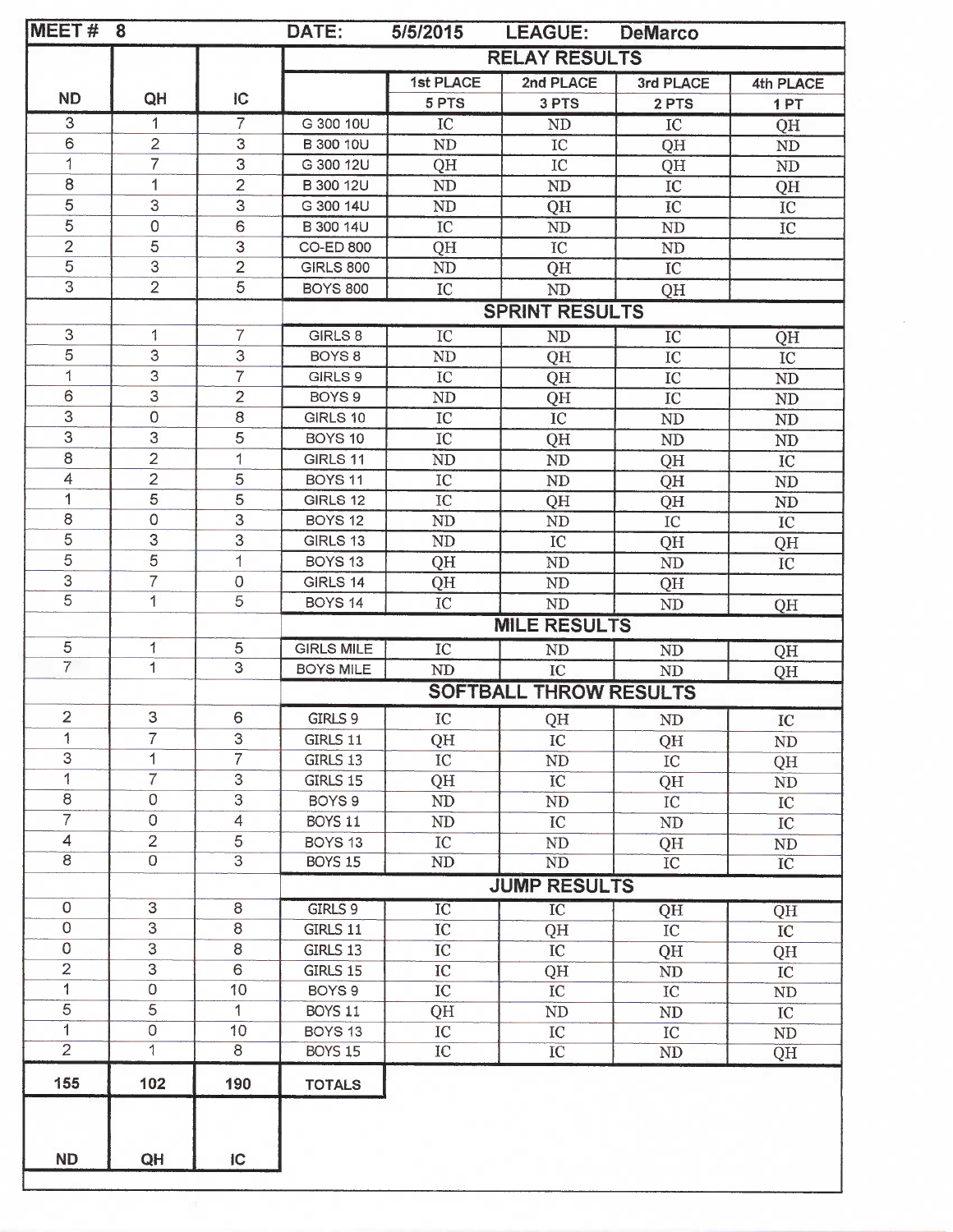| <b>TRACK SHEET</b><br><b>300 RELAYS</b><br>MEET#<br>DATE: 5-5-15<br>q |                                        |                                                                                                                                                                                                                                                                                                                                                                                                                                                                                                                                                                 |                                                                                                                                          |                              |                                 |                                            |  |
|-----------------------------------------------------------------------|----------------------------------------|-----------------------------------------------------------------------------------------------------------------------------------------------------------------------------------------------------------------------------------------------------------------------------------------------------------------------------------------------------------------------------------------------------------------------------------------------------------------------------------------------------------------------------------------------------------------|------------------------------------------------------------------------------------------------------------------------------------------|------------------------------|---------------------------------|--------------------------------------------|--|
|                                                                       | 1                                      | $\overline{2}$                                                                                                                                                                                                                                                                                                                                                                                                                                                                                                                                                  | $\overline{3}$                                                                                                                           | 4                            | $\overline{5}$                  | 6                                          |  |
| G 10U                                                                 | TC<br>$-50.3$                          | $\wedge\!\!\!\!\!\!\mathcal{D}$<br>$-52,4$                                                                                                                                                                                                                                                                                                                                                                                                                                                                                                                      | $-537$<br>IC                                                                                                                             | $-545$<br>QH                 | ÷                               | $\equiv$                                   |  |
| <b>B</b> 10U                                                          | $-48.6$<br>ND                          | IC<br>$-48.9$                                                                                                                                                                                                                                                                                                                                                                                                                                                                                                                                                   | OP H<br>$-51.0$                                                                                                                          | <b>ND</b><br>$-543$          | -                               |                                            |  |
| G 12U                                                                 | $-47.8$<br>QH                          | TC<br>$-48.9$                                                                                                                                                                                                                                                                                                                                                                                                                                                                                                                                                   | $-49.4$<br>QH                                                                                                                            | ND<br>$-50.1$                | w.                              | $\frac{1}{2} \left( \frac{1}{2} \right)^2$ |  |
| <b>B</b> 12U                                                          | $N_D$<br>$-45.1$                       | $N^{2}D$<br>$-46.0$                                                                                                                                                                                                                                                                                                                                                                                                                                                                                                                                             | TC<br>$-461$                                                                                                                             | QH<br>$-47.3$                | $\blacksquare$<br>$\mathcal{J}$ |                                            |  |
| G 14U                                                                 | ND<br>$-45.5$                          | QH<br>$-463$                                                                                                                                                                                                                                                                                                                                                                                                                                                                                                                                                    | 工<br>$-47.0$                                                                                                                             | $-70$<br>$-402$              |                                 |                                            |  |
| <b>B</b> 14U                                                          | $\mathcal{I}$ $\mathcal{C}$<br>$-42.1$ | ND.<br>$-44.2$                                                                                                                                                                                                                                                                                                                                                                                                                                                                                                                                                  | ND<br>$-150$                                                                                                                             | IC<br>$- 252$                | œ.                              |                                            |  |
| <b>SPRINTS</b>                                                        |                                        |                                                                                                                                                                                                                                                                                                                                                                                                                                                                                                                                                                 |                                                                                                                                          |                              |                                 |                                            |  |
| <b>GIRLS 8</b>                                                        | $TC - 10.1$                            | ND<br>$-10,5$                                                                                                                                                                                                                                                                                                                                                                                                                                                                                                                                                   | $TC - 10.6$                                                                                                                              | OH-<br>$-11.3$               | and i                           |                                            |  |
|                                                                       | $\mathcal{F}_{1}$<br>HOWARD            | $S_{\epsilon}$<br>COUGHLIN                                                                                                                                                                                                                                                                                                                                                                                                                                                                                                                                      | T. HOWARD                                                                                                                                | H. RAMOS                     | $\mathbf{v}$                    |                                            |  |
| BOYS <sub>8</sub>                                                     | $N$ D<br>$-10.0$                       | QH<br>$-10.5$                                                                                                                                                                                                                                                                                                                                                                                                                                                                                                                                                   | $-ki$                                                                                                                                    | $\sum_{i=1}^{n}$<br>$-10.7$  | ÷.                              |                                            |  |
|                                                                       | FREDO                                  | N. DOBRACK                                                                                                                                                                                                                                                                                                                                                                                                                                                                                                                                                      | C. MOFFAT                                                                                                                                | I. SKUTNIK                   |                                 |                                            |  |
| GIRLS 9                                                               | $-12.7$                                | $Q\mu$<br>$-13.2$                                                                                                                                                                                                                                                                                                                                                                                                                                                                                                                                               | $\mathcal{L}$<br>$-14.0$                                                                                                                 | ID.<br>$-1 + 1$              | $\rightarrow$                   |                                            |  |
|                                                                       | CCURSL                                 | .JAWARSKI                                                                                                                                                                                                                                                                                                                                                                                                                                                                                                                                                       | M.HOFFMAN                                                                                                                                | AMICONE<br>A.                |                                 |                                            |  |
| BOYS 9                                                                | ND<br>$-11.9$                          | $-13.1$<br>QU                                                                                                                                                                                                                                                                                                                                                                                                                                                                                                                                                   | $-13.2$                                                                                                                                  | $-13.3$                      | ۰.                              |                                            |  |
|                                                                       | AMILLOM                                | EBOSTRO                                                                                                                                                                                                                                                                                                                                                                                                                                                                                                                                                         | P. FLAKERTY                                                                                                                              | SANDS<br><b>第六</b>           |                                 |                                            |  |
| <b>GIRLS 10</b>                                                       | 12.                                    | $\mathbb T$<br>12.4<br>$\overline{\phantom{0}}$                                                                                                                                                                                                                                                                                                                                                                                                                                                                                                                 | $\mathcal{U}$<br>$-12.6$                                                                                                                 | $-2,7$                       | ۰.                              | $\blacksquare$                             |  |
|                                                                       | 1NG                                    | $\sum_{i=1}^n$<br>BENZIN                                                                                                                                                                                                                                                                                                                                                                                                                                                                                                                                        | SA<br>ER                                                                                                                                 | $\mathbb{C}$ ,<br>SPERD      |                                 |                                            |  |
| BOYS 10                                                               | 12.0<br>ter)                           | $-12.3$<br>(D)                                                                                                                                                                                                                                                                                                                                                                                                                                                                                                                                                  |                                                                                                                                          | $-(2.5)$                     |                                 | ÷                                          |  |
|                                                                       | NORMIN                                 | NOWAK                                                                                                                                                                                                                                                                                                                                                                                                                                                                                                                                                           | R                                                                                                                                        | $i$ loch                     |                                 |                                            |  |
| GIRLS 11                                                              | <b>SANTA CONTRACTOR</b>                | $\begin{array}{c} \begin{array}{c} \begin{array}{c} \begin{array}{c} \end{array} \\ \end{array} \\ \begin{array}{c} \end{array} \\ \end{array} \\ \begin{array}{c} \end{array} \end{array} \end{array} \begin{array}{c} \begin{array}{c} \begin{array}{c} \end{array} \\ \end{array} \begin{array}{c} \end{array} \end{array} \begin{array}{c} \begin{array}{c} \end{array} \\ \end{array} \begin{array}{c} \end{array} \begin{array}{c} \end{array} \end{array} \begin{array}{c} \begin{array}{c} \end{array} \\ \end{array} \begin{array}{c} \end{array$<br>N | 12<br>$\frac{1}{2}$                                                                                                                      | <b>Comme</b><br>12.9<br>m    |                                 | œ                                          |  |
|                                                                       | $\alpha$                               | R.<br>WELSH                                                                                                                                                                                                                                                                                                                                                                                                                                                                                                                                                     | Al X                                                                                                                                     | SIEN<br>$\epsilon$ $\ell$    |                                 |                                            |  |
| <b>BOYS 11</b>                                                        | $\mathbb{R}$ .                         | $-11.5$<br>NO                                                                                                                                                                                                                                                                                                                                                                                                                                                                                                                                                   | Q<br>$-11.00$                                                                                                                            | -32.2                        | œ                               | $\blacksquare$                             |  |
|                                                                       | NELSH                                  | RGE <sup>®</sup>                                                                                                                                                                                                                                                                                                                                                                                                                                                                                                                                                | Ą<br>RANBINO                                                                                                                             | R<br>NANN                    |                                 |                                            |  |
| <b>GIRLS 12</b>                                                       | $\frac{1}{2}$<br>$\blacksquare$        | I VA<br>$-12.1$                                                                                                                                                                                                                                                                                                                                                                                                                                                                                                                                                 | $-12.2$<br>$\frac{1}{2}$                                                                                                                 |                              |                                 |                                            |  |
|                                                                       | E. MIRELES                             | KOTUCA                                                                                                                                                                                                                                                                                                                                                                                                                                                                                                                                                          | SURCET                                                                                                                                   | 1. 反白红                       |                                 |                                            |  |
| <b>BOYS 12</b>                                                        | ND<br>l I.D                            | H.S<br>ND                                                                                                                                                                                                                                                                                                                                                                                                                                                                                                                                                       | $-i\sqrt{r}$<br>$\mathbb{H}^7$                                                                                                           | $-12.5$                      | w                               | anc                                        |  |
|                                                                       | $M_E$<br>$\sum_{i=1}^{n}$              | 科<br>DARGAU                                                                                                                                                                                                                                                                                                                                                                                                                                                                                                                                                     | 郎                                                                                                                                        | HOFFMAN                      |                                 |                                            |  |
| GIRLS 13                                                              |                                        | $\cdots$<br>$\mathcal{L}$                                                                                                                                                                                                                                                                                                                                                                                                                                                                                                                                       | $y +$                                                                                                                                    | 4.8<br>$\bigcirc$ $\bigcirc$ |                                 |                                            |  |
|                                                                       | Ĭ<                                     | ZOAC                                                                                                                                                                                                                                                                                                                                                                                                                                                                                                                                                            | $\mathcal{B}$ , $\mathcal{C}$                                                                                                            | $\mathcal{L}_{\mathcal{L}}$  | E. NOVAY                        |                                            |  |
| BOYS 13                                                               | OB.                                    | A(1)<br>137                                                                                                                                                                                                                                                                                                                                                                                                                                                                                                                                                     | 10, 7                                                                                                                                    | كېمارا (پا                   |                                 | æ                                          |  |
|                                                                       | <b>Controller</b><br>URE               | R.G<br>A                                                                                                                                                                                                                                                                                                                                                                                                                                                                                                                                                        | KOMRA                                                                                                                                    | $\frac{1}{2}$                | I H K E H                       |                                            |  |
| GIRLS 14                                                              | 11.2<br>SU(0)<br>£3,                   | $\mathcal{F}^2$<br>Ξ                                                                                                                                                                                                                                                                                                                                                                                                                                                                                                                                            | $-12.8$                                                                                                                                  |                              |                                 | $\blacksquare$                             |  |
|                                                                       |                                        | HAMM<br>$\mathbb{A}$ ,<br>ND                                                                                                                                                                                                                                                                                                                                                                                                                                                                                                                                    | C<br>L,                                                                                                                                  |                              |                                 |                                            |  |
| <b>BOYS 14</b>                                                        | 4,1<br>美<br>KEI                        | 4.4<br>w<br>NAPPO<br>$\hat{\ell}$ .                                                                                                                                                                                                                                                                                                                                                                                                                                                                                                                             | AID.<br>$-$ // $\cdot$ /                                                                                                                 | $\omega$<br>$-(2.4)$         |                                 | œ                                          |  |
|                                                                       | ER.                                    |                                                                                                                                                                                                                                                                                                                                                                                                                                                                                                                                                                 | T.BLI<br><b>MILE</b>                                                                                                                     | MECORNICE<br>D.              |                                 |                                            |  |
| <b>GIRLS</b>                                                          | $\frac{1}{2}$<br>$\sqrt{2}$            | ND<br>٠<br>719                                                                                                                                                                                                                                                                                                                                                                                                                                                                                                                                                  | AID<br>753                                                                                                                               | $\langle$                    | un.                             |                                            |  |
|                                                                       | $\frac{3}{2}$ as $\sim$<br>AN<br>Y     | 016404                                                                                                                                                                                                                                                                                                                                                                                                                                                                                                                                                          | D.<br>不适合的产生                                                                                                                             | 》<br>エフクト                    |                                 | m                                          |  |
| <b>BOYS</b>                                                           | $-5428$                                | $-60\%$ 7<br>TP.                                                                                                                                                                                                                                                                                                                                                                                                                                                                                                                                                | NO<br>$-625.2$                                                                                                                           | <b>Cuality</b><br>1754<br>N. | $\overline{\phantom{0}}$        |                                            |  |
|                                                                       | NAPPO                                  | Mª DONA                                                                                                                                                                                                                                                                                                                                                                                                                                                                                                                                                         | A1<br><b>Contract Contract Contract Contract Contract Contract Contract Contract Contract Contract Contract Contract C</b><br>$\epsilon$ | LEAN RINC                    |                                 |                                            |  |
| 800 RELAYS                                                            |                                        |                                                                                                                                                                                                                                                                                                                                                                                                                                                                                                                                                                 |                                                                                                                                          |                              |                                 |                                            |  |
| CO-ED                                                                 | $\bigcirc$<br>$-20010$                 | $\mathbb{I}$ $\mathcal{C}$<br>$-210,5$                                                                                                                                                                                                                                                                                                                                                                                                                                                                                                                          | AID<br>$-220.4$                                                                                                                          | $\blacksquare$               | $\rightarrow$                   | ast                                        |  |
| <b>GIRLS</b>                                                          | ND<br>$-210.9$                         | -2122<br>$\mathbb{Q}$ $\mu$                                                                                                                                                                                                                                                                                                                                                                                                                                                                                                                                     | anger.<br>Seine<br>$-213.5$                                                                                                              | m                            | m                               | m                                          |  |
| <b>BOYS</b>                                                           | 157.5<br>$\Gamma$ <sup>-</sup>         | ND<br>$-2008$                                                                                                                                                                                                                                                                                                                                                                                                                                                                                                                                                   | $\alpha =$<br>$-230.$                                                                                                                    |                              | w                               | $\qquad \qquad \blacksquare$               |  |
|                                                                       |                                        |                                                                                                                                                                                                                                                                                                                                                                                                                                                                                                                                                                 |                                                                                                                                          |                              |                                 |                                            |  |